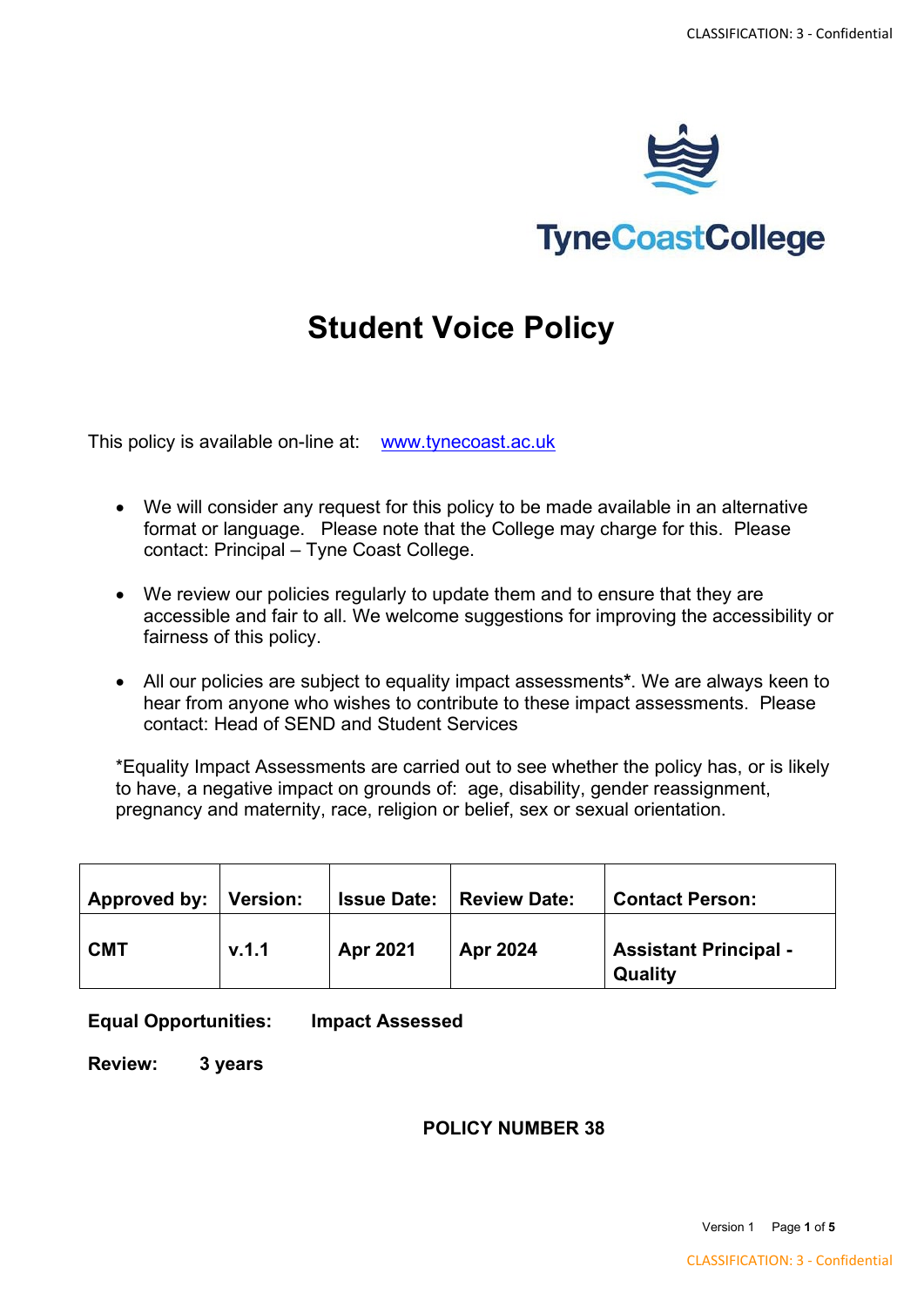# **1 Policy Statement.**

Tyne Coast College is committed to giving our students a voice in their educational experience. This policy recognises that student views about the College play a significant part of the College's quality improvement strategy.

Student participation and representation bring to life the British value of democracy.

# **2 Scope**

This policy is applicable to all students enrolled at the College and the responsibility of all staff to realise the importance of Student Voice.

## **3 Benefits of Student Voice**

## 3.1 **To students:**

- improved participation, retention, achievement and progression
- better feedback on the students' experience informs quality improvements
- students become empowered, more self-confident and motivated
- college services and facilities are improved to better meet the needs of students
- opportunity to share good practice across the college
- promotion mutual respect between our students and college
- valuable experience for students in their role as an advocate/representative

## 3.2 **To college:**

- improved participation, retention, achievement and progression
- students who feel more involved, viewing the college as a place where they belong
- better quality information about the students' perspective so improvements can be made
- focused decisions about resource allocation and investment
- enhanced reputation within the community as college known for 'listening to its students' community'

Version 1 Page **2** of **5**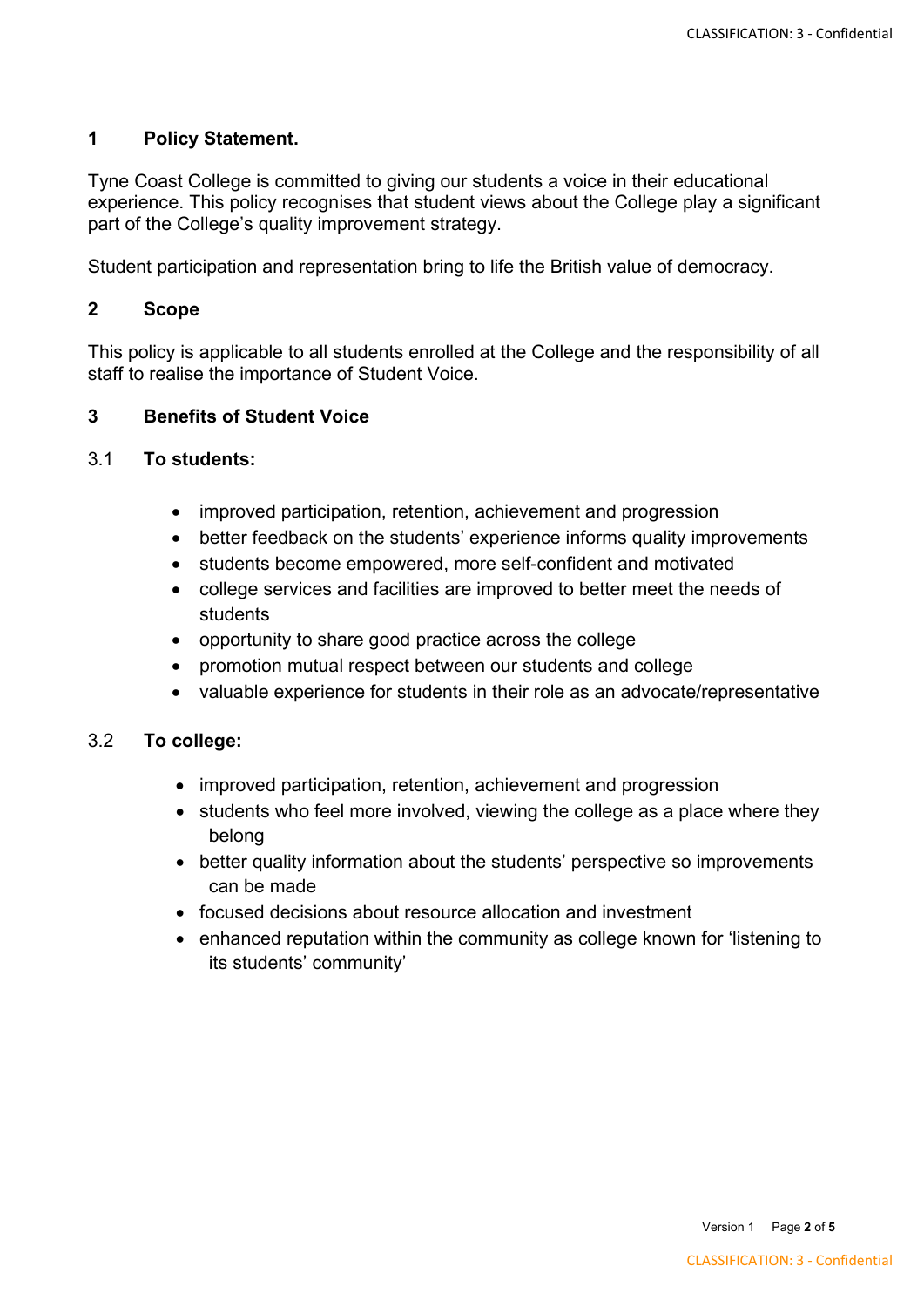## **4 Approach to Student Voice**

4.1 The main channels that we use for listening and responding to Student Voice are:

## **Tyne Coast College Student Union**

All learners automatically become members on enrolment unless they wish to opt out.

## **Student Representatives**

Each tutor group from every curriculum area of the college nominates one or two representatives who are commissioned to voice the views of the group at meetings of the course teams, or act as a conduit to raise issues with the course leader which is communicated.

## **Cross College Forums**

Student representatives attend half termly forum meetings where students are given the opportunity to discuss and share matters relating to their College community. Curriculum and Support Service matters are discussed at the forum meetings. The outcomes from these meetings are distributed to the student representatives and also displayed on specific notice boards in each school.

## **Student 'SMT' focus groups**

Once every half-term student representatives from across the college meet with members of the college's Senior Management Team (SMT) in separate FE and HE Forums where college wide issues are discussed. The results of these meetings are distributed to student representatives and displayed on the notice boards and via the 'You Said, We Did' posters throughout the college.

## **Student Survey**

Students are given the opportunity to respond to a start of year, on-programme and end of year survey. Themes resulting from student surveys are disseminated via learner forums, class representatives and Student Voice area on Moodle.

#### **Student Governor**

Two learners are elected as Student Governor on an annual basis.

#### **Compliments and complaints**

Students are actively encouraged to provide feedback where they have had a good experience, happy with a service received to enable the College to continue the things it does well. Equally all students are invited to raise their concerns and issues through the College informal and formal complaints process.

Version 1 Page **3** of **5**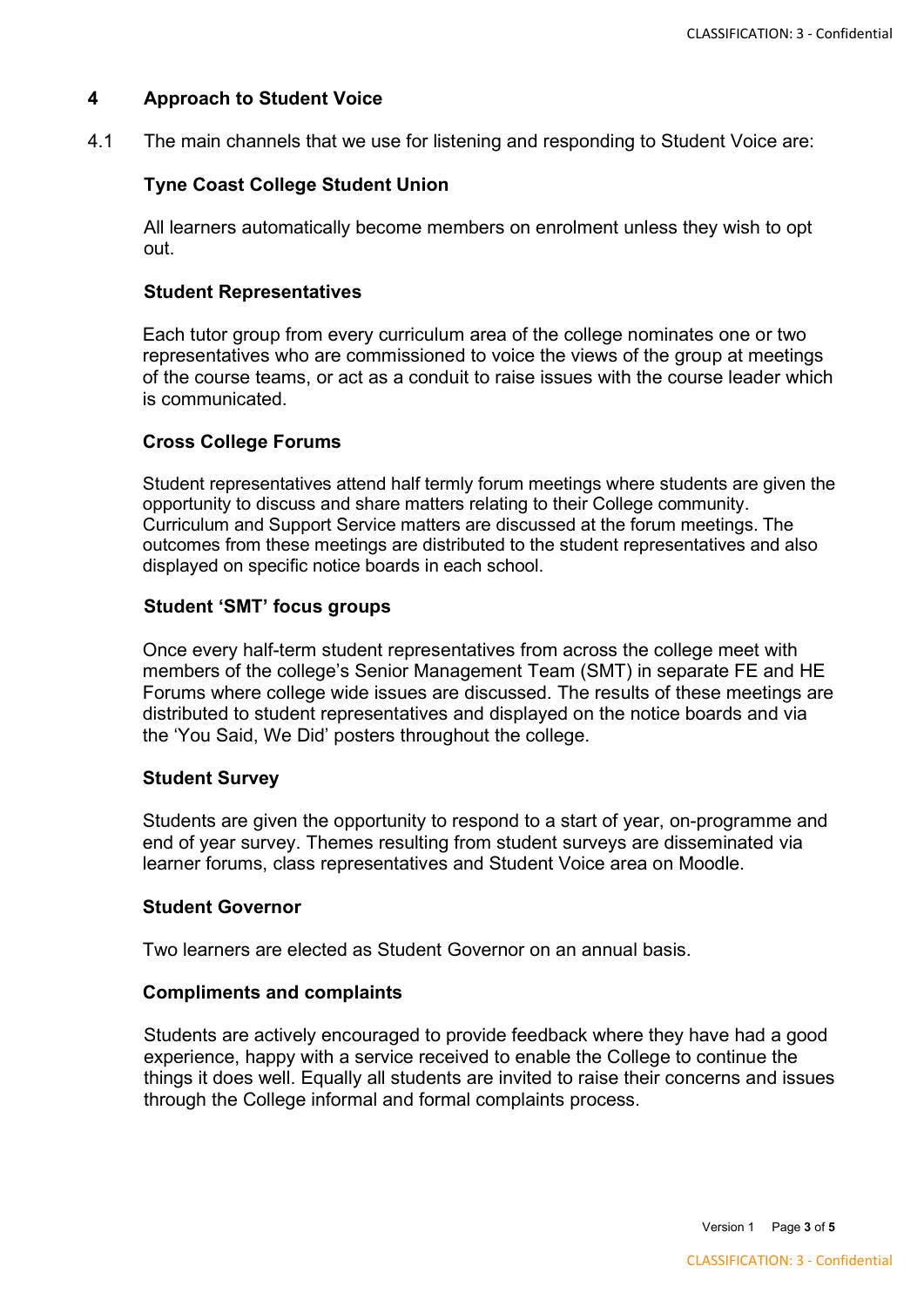## **Course Review and Evaluation**

Learners are involved in the evaluation of their course with course leaders and teaching staff. This process feeds into the College's annual self-assessment process.

## **5 Responsibilities**

## **The Responsibilities of Staff**

- 5.1 the policy is known, understood and implemented by all staff.
- 5.2 to actively encourage a culture of listening to the views of students and responding to their feedback
- 5.3 ensure student course representatives are nominated at the beginning of the academic and guidance is provided on their role
- 5.4 Heads of Department share a schedule of dates and times for 'Meet the Head' focus groups, welcoming and encouraging students to engage with them to share both positive experiences and areas for development/review.
- 5.5 To consider opportunities where students can actively engage in feedback on College policies, Staff recruitment, changes to accommodation.

## **6 The Responsibilities of Students**

- 6.1 to actively engage in the opportunities provided to become active participants in the future development of the College.
- 6.2 to be honest and fair when providing feedback, giving consideration to the wider College community

## **7 Sharing progress, improvements and changes**

- 7.1 Each department will create 'You said, we did' communication in both poster format and an on-going action plan which communicates what the college has done about student feedback. This is shared on Moodle, in Pastoral areas and Student Voice Notice Boards across the Campus.
- 7.2 Heads of Department will report Student Voice activity through the College Quality Review cycle, reporting specifically on areas which require development and actions associated to drive improvement and change.
- 7.3 A bi-annual report is shared with CMT outlining year to date activity, feedback and actions for improvement and development.

## **8. Creating a culture of student involvement**

8.1 Vital to the success of a meaningful student voice policy are the skills of staff and the enthusiasm of staff to engage in the process. The college's vision for student